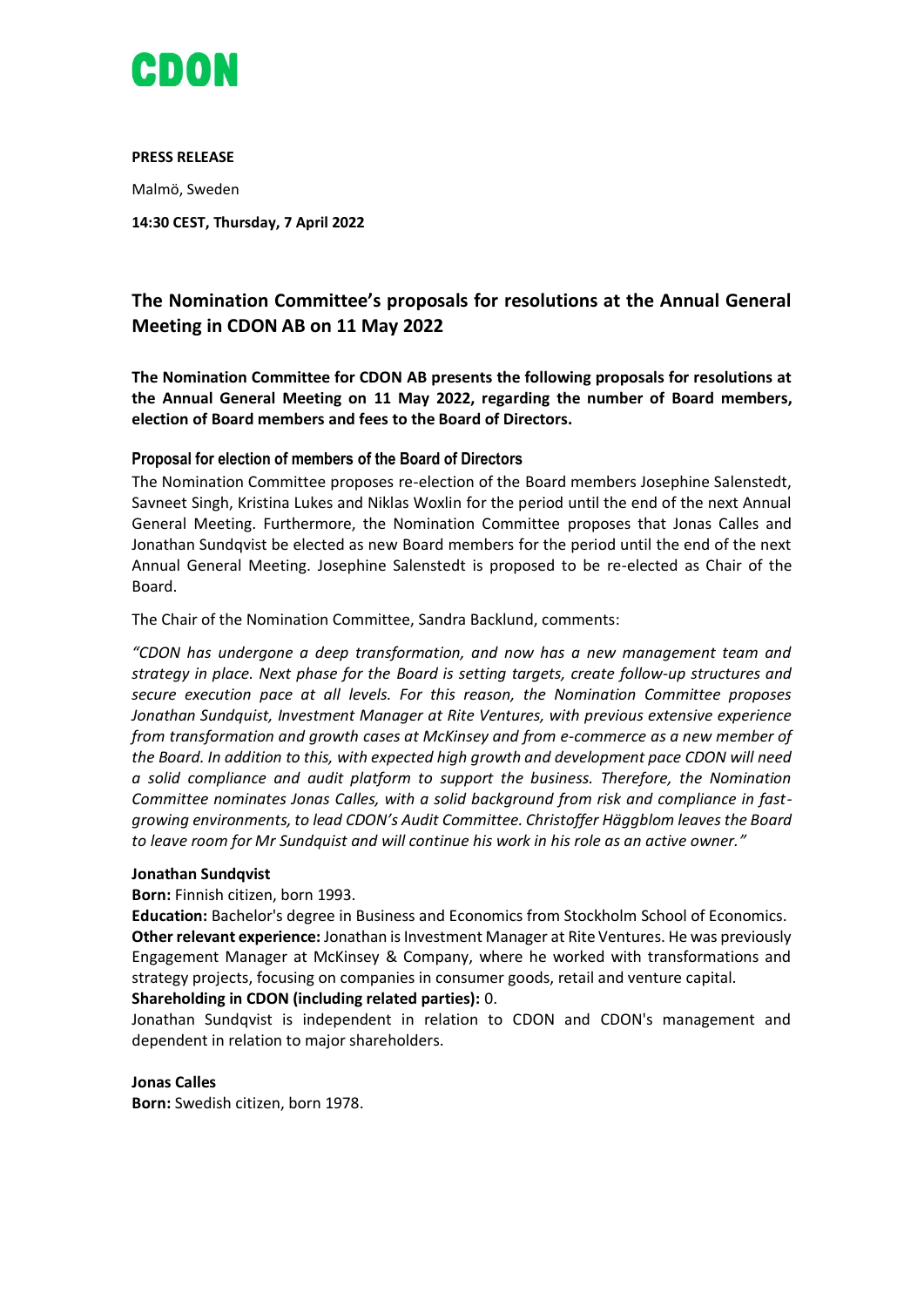**Education:** Master of Business Development from Stockholm University, Bachelor's degree in Computer Science from the University of Gävle, studies in Business Administration at Uppsala University.

**Other relevant experience:** Jonas is Chief Audit Executive at Billerud Korsnäs. Former Chief Audit Executive at Dometic, Risk Director at Loomis AB and senior consultant at KPMG. **Shareholding in CDON (including related parties):** 0.

Jonas Calles is independent in relation to CDON and CDON's management and independent in relation to major shareholders.

Information regarding existing Board members, proposed for re-election, can be found on the company's website, investors.cdon.com.

# **Proposal for fees for the Board members**

#### Fees for the Board members

Furthermore, the Nomination Committee proposes that an annual fee to the Board members be paid as follows:

- (i) SEK 450,000 in cash remuneration to the Chair of the Board, who is dependent in relation to major shareholders;
- (ii) SEK 200,000 in cash remuneration for each of the Board members who are dependent in relation to major shareholders; and
- (iii) SEK 100,000 in cash remuneration and the right to subscribe for 313 shares at quota value (which as of the date of this resolution corresponds to a value of approximately SEK 100,000, excluding the quota value of the share) for each of the other Board members who are independent in relation to major shareholders.

The cash remuneration is proposed to be paid to the Board members in connection with the Annual General Meeting 2022. If the Board member resigns from his/her assignment as a Board member during the term of office (i.e., before the next Annual General Meeting), the Board member is obliged to repay the remuneration that refers to the term of office that the member did not hold his/her position as a Board member. This only applies to the part of the Board fee that is paid in cash.

A more detailed description of the remuneration that is proposed to be paid to Board members that are independent in relation to major shareholders follows below. As of the date of this proposal, the Chair of the Board, Josephine Salenstedt, and the proposed Board member, Jonathan Sundqvist, are dependent in relation to major shareholders.

# Remuneration to independent members of the Board of Directors

The Nomination Committee wants the Board members to receive increased ownership in the company through the remuneration to align the Board members' interests with the shareholders' interests and has therefore proposed that half of the remuneration for independent members of the Board of Directors shall be share-based. The Nomination Committee therefore proposes that remuneration to independent Board members be paid, partly in the form of a cash remuneration of SEK 100,000 each, and partly in the form of 313 shares each in the company through a resolution on a directed issue of shares to the Board members.

The Nomination Committee therefore proposes that the Annual General Meeting resolves on a directed issue of a maximum of 1,252 shares in total, with the right for independent Board

#### CDON AB (publ)

PO Box 385, SE-201 23, Malmö, Sweden | Visiting address: Södergatan 22, Malm Swedish Corporate Reg. No. 556406-1702 | VAT Reg. No.: SE 556406170201 | LEI-code: 5493006F7ZGT71653W96 Corporate Domicile (styrelsens säte): Malmö | Website: www.cdon.com | IR-website: https://investors.cdon.com